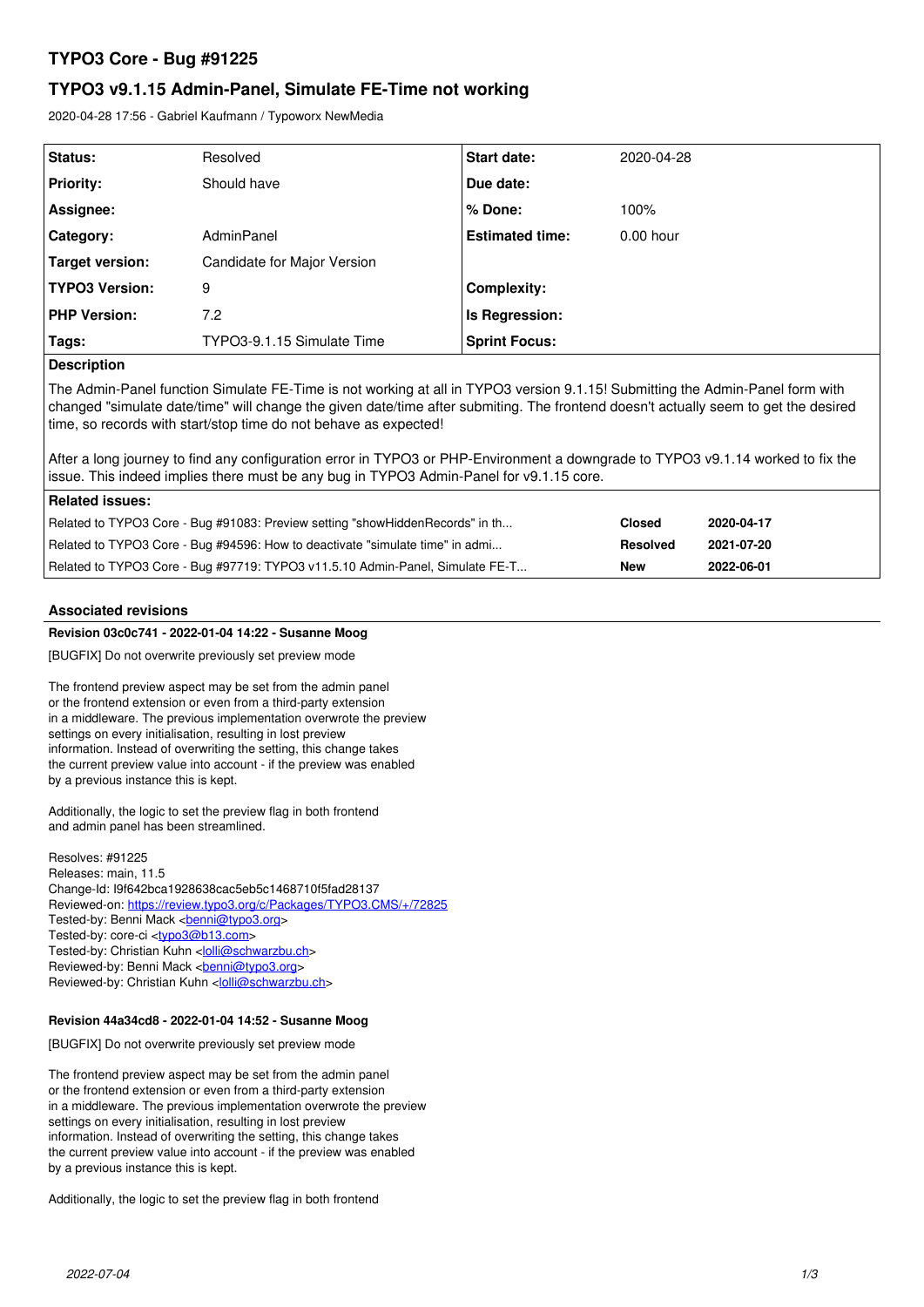and admin panel has been streamlined.

Resolves: #91225 Releases: main, 11.5 Change-Id: I9f642bca1928638cac5eb5c1468710f5fad28137 Reviewed-on:<https://review.typo3.org/c/Packages/TYPO3.CMS/+/72872> Tested-by: core-ci [<typo3@b13.com](mailto:typo3@b13.com)> Tested-by: Christian Kuhn <*[lolli@schwarzbu.ch](mailto:lolli@schwarzbu.ch)>* Reviewed-by: Christian Kuhn [<lolli@schwarzbu.ch>](mailto:lolli@schwarzbu.ch)

#### **History**

### **#1 - 2020-05-14 08:48 - Thomas Hempel**

I confirm, that this is still (or again) an issue in version 9.5.17

#### **#2 - 2020-05-20 15:37 - Björn Prothmann**

Same in 9.5.18

#### **#3 - 2020-06-04 15:04 - DANIEL Rémy**

I found that the PreviewSimulator middleware clear the DateTimeContext set by the admin panel's PreviewModule middleware.

Disabling the PreviewSimulator middleware fix the issue for my use case.

#### **#4 - 2020-06-04 15:23 - DANIEL Rémy**

*- Related to Bug #91083: Preview setting "showHiddenRecords" in the admin panel does not work. added*

#### **#5 - 2020-06-25 16:51 - Sascha Löffler**

I can confirm it for TYPO3 v9.5.19.

This patch solves the display of the timed content elements <https://review.typo3.org/c/Packages/TYPO3.CMS/+/64491>

but it does still not show the "Preview" box on the site (which i suspect is the expected behavior if i look at the code.)

So i had not only to delete the `\$GLOBALS['TSFE']->clear\_preview();` call, but also add

```
if ($queryTime === false && $GLOBALS['SIM_ACCESS_TIME'] !== $GLOBALS['ACCESS_TIME']) {
       $queryTime = $GLOBALS['SIM_ACCESS_TIME'];
}
```
to the `simulateDate` method because ADMCMD simTime is not filled when setting the simulation time using the admin panel.

### see:

<https://github.com/lsascha/TYPO3.CMS/commit/59c23fd2d43e2676e8fa8eb69f40ef9a69f399c8>

### **#6 - 2020-07-31 10:05 - Stefan Berger**

we could confirm the bug and the proposed bugfix

### **#7 - 2021-07-20 09:28 - Sybille Peters**

*- Related to Bug #94596: How to deactivate "simulate time" in adminpanel? Status of simulations not clear enough added*

## **#8 - 2022-01-02 11:03 - Gerrit Code Review**

*- Status changed from New to Under Review*

Patch set 1 for branch **main** of project **Packages/TYPO3.CMS** has been pushed to the review server. It is available at https://review.typo3.org/c/Packages/TYPO3.CMS/+/7282

## **#9 - 2022-01-02 12:26 - Gerrit Code Review**

Patch set 2 for branch **main** of project **Packages/TYPO3.CMS** has been pushed to the review server. It is available at <https://review.typo3.org/c/Packages/TYPO3.CMS/+/72825>

## **#10 - 2022-01-03 06:00 - Gerrit Code Review**

Patch set 3 for branch **main** of project **Packages/TYPO3.CMS** has been pushed to the review server. It is available at <https://review.typo3.org/c/Packages/TYPO3.CMS/+/72825>